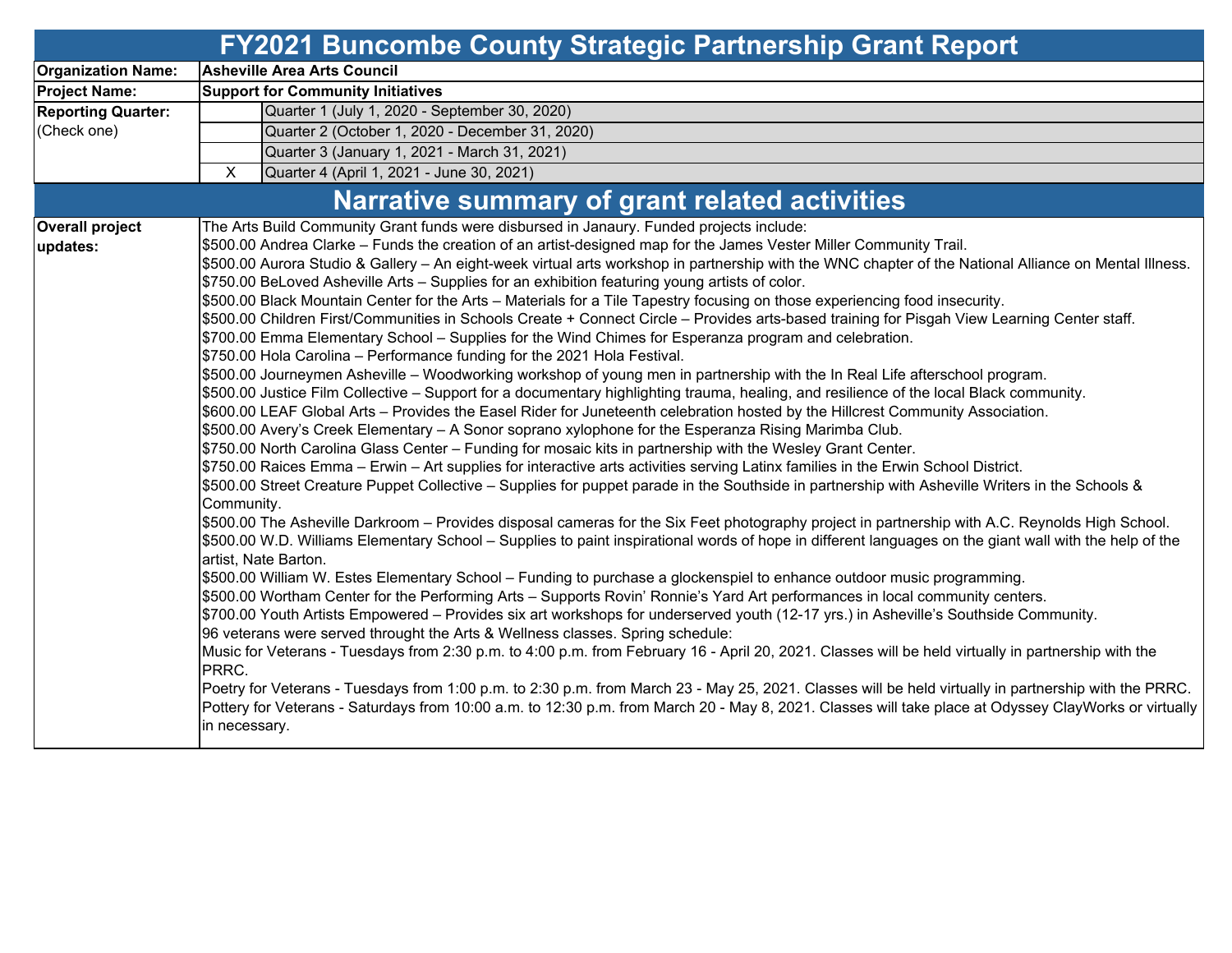| COVID-19 impacts:                     | Due to necessary health restrictions the writing and music classes could not be held in-person at the PRRC. Instructors instead held the classes virtually<br>on Zoom which impacted attendance.                                                                                                                                                                                                                                                                                                                                            |
|---------------------------------------|---------------------------------------------------------------------------------------------------------------------------------------------------------------------------------------------------------------------------------------------------------------------------------------------------------------------------------------------------------------------------------------------------------------------------------------------------------------------------------------------------------------------------------------------|
|                                       | Arts, Entertainment, and Recreation (A,E,& R) was the top creative sector in Buncombe County (BC), growing 53% from 2015-19. However, by 2020,<br>the A, E, & R industry had experienced the greatest percentage of employment loss in BC-- an overall loss of 34% representing a decline of over 1,300<br>jobs. At the same time, many creative businesses suffered over a year of closure due to necessary health restrictions (Buncombe County Creative Jobs<br>Report, AAAC, 2021).                                                     |
|                                       | Extended business closure impacted not only the venue owner/ operators, but all the organizations and arts professionals that use these spaces or are<br>hired to perform at these spaces including many of our local actors and musicians. Over a year of mass gathering limits and venue closures also hurt<br>festival and art fair operators and the artists/ arts vendors that depend on these events to sell their work. This resulted in cancellation of contractors and<br>almost total loss of income for many arts professionals. |
| <b>Activities related to</b>          | Arts equity, and more specifically racial equity is a top priority for the Asheville Area Arts Council. We are currently undergoing an equity audit with The                                                                                                                                                                                                                                                                                                                                                                                |
| increasing equity,<br>diversity and   | Adaway Group to ensure our grants and other services are equitable and accessible.                                                                                                                                                                                                                                                                                                                                                                                                                                                          |
| inclusion:                            | AAAC is required to regrant a minimum of state arts funding to BIPOC led organizations based on county population demographics, which is between<br>15-20%. The arts council works to ensure that our awards are closer to 20% or more.                                                                                                                                                                                                                                                                                                     |
|                                       | Lack of diversity among creative sector leadership has been identified as a problem area. 82% of leadership jobs were held by White non-Hispanic<br>workers and 58% of the jobs were held by male workers. AAAC hopes to improve equity in the creative sector by more actively investing in BIPOC led<br>organizations. For this reason, AAAC is prioritizing BIPOC led nonprofits, programs, and artists in our grant programs.                                                                                                           |
| <b>Activities related to</b>          | Ashevile Area Arts Council continue to re-evaluate and enhance our program offerings to better serve the needs of Buncombe County and the local                                                                                                                                                                                                                                                                                                                                                                                             |
| increasing operational<br>excellence: | creative community. Recently we announced the formation of the Arts Coalition in order to drive policy in all major focus areas within the creative sector.<br>https://us4.campaign-archive.com/?u=f7543fced86dbb109481326b3&id=7c897d8ea8                                                                                                                                                                                                                                                                                                  |
|                                       |                                                                                                                                                                                                                                                                                                                                                                                                                                                                                                                                             |
|                                       |                                                                                                                                                                                                                                                                                                                                                                                                                                                                                                                                             |
|                                       |                                                                                                                                                                                                                                                                                                                                                                                                                                                                                                                                             |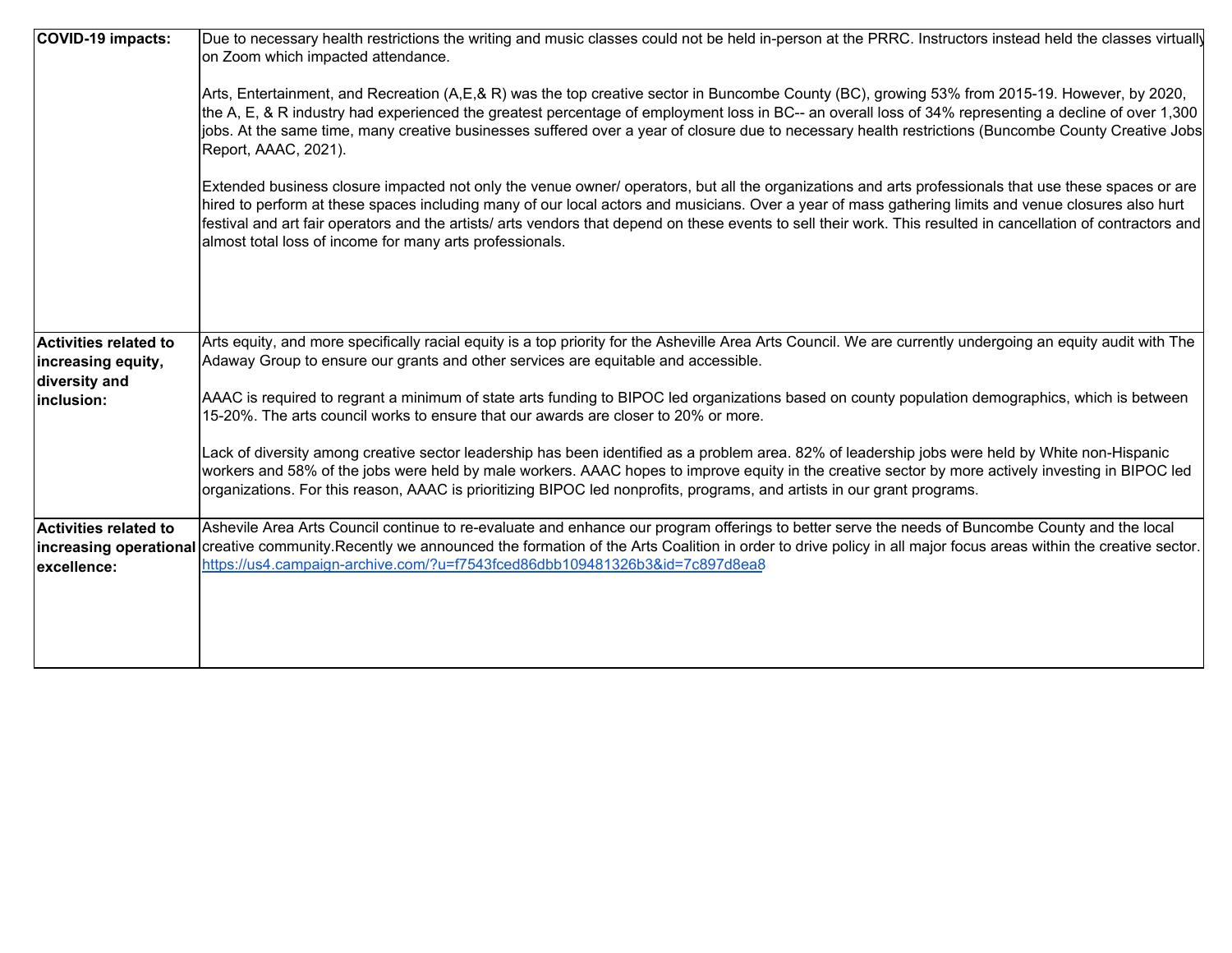## **FY2021 Buncombe County Strategic Partnership Grant Report**

| <b>Organization Name:</b>                                        | Asheville Area Arts Council |                                                 |  |  |  |  |  |  |
|------------------------------------------------------------------|-----------------------------|-------------------------------------------------|--|--|--|--|--|--|
| <b>Project Name:</b><br><b>Support for Community Initiatives</b> |                             |                                                 |  |  |  |  |  |  |
|                                                                  |                             | Quarter 1 (July 1, 2020 - September 30, 2020)   |  |  |  |  |  |  |
| <b>Reporting Quarter:</b>                                        |                             | Quarter 2 (October 1, 2020 - December 31, 2020) |  |  |  |  |  |  |
| (Check one)                                                      |                             | Quarter 3 (January 1, 2021 - March 31, 2021)    |  |  |  |  |  |  |
|                                                                  |                             | Quarter 4 (April 1, 2021 - June 30, 2021)       |  |  |  |  |  |  |

### **Progress toward annual goals**

|                                             |                    | Please only include new data for the specific quarter |           |           |                  |                 |
|---------------------------------------------|--------------------|-------------------------------------------------------|-----------|-----------|------------------|-----------------|
| <b>Measure</b>                              | <b>Annual Goal</b> | Quarter 1                                             | Quarter 2 | Quarter 3 | <b>Quarter 4</b> | <b>Progress</b> |
| # of Arts Build Community Grants awarded    | 16                 |                                                       | 19        |           |                  | 19              |
| # of free support classes for veterans held |                    |                                                       |           |           |                  |                 |
| through the Arts & Wellness Program         |                    |                                                       |           |           |                  |                 |
| # of participants in the Arts & Wellness    |                    |                                                       |           |           |                  |                 |
| Program                                     | 75                 |                                                       |           | 62        | 34               | 96              |

#### **Comments:**

Arts Build Community Grant

A total of \$11,000 was dispersed to 19 projects. 8 or \$5,050 (46%) of these awards went to BIPOC led initiatives. 6 or \$3,450 (31%) of these awards went to Title 1 schools.

Arts & Wellness Program

- Pottery: 8 week course with the same 8 participant each week. Demographics were: 1 male, 7 females, 2 : 35-44, 2 : 55-64, 4: 65+, 6 White, 1 Black, and 1 Latinx.

- Writing: 10 week course with the same 15 participants each week. Demographics were: 8 male, 7 females, 1 : 22-34, 2 : 35-44, 5 : 45- 54, 6: 55-64, 1: 65+, 14 White, and 1 Black.

- Music: 10 week drop in class with same/ different participants each week. There were 73 total participants, but the instructor failed to track whether partcipants were returning/new or include their demographics in the final report.